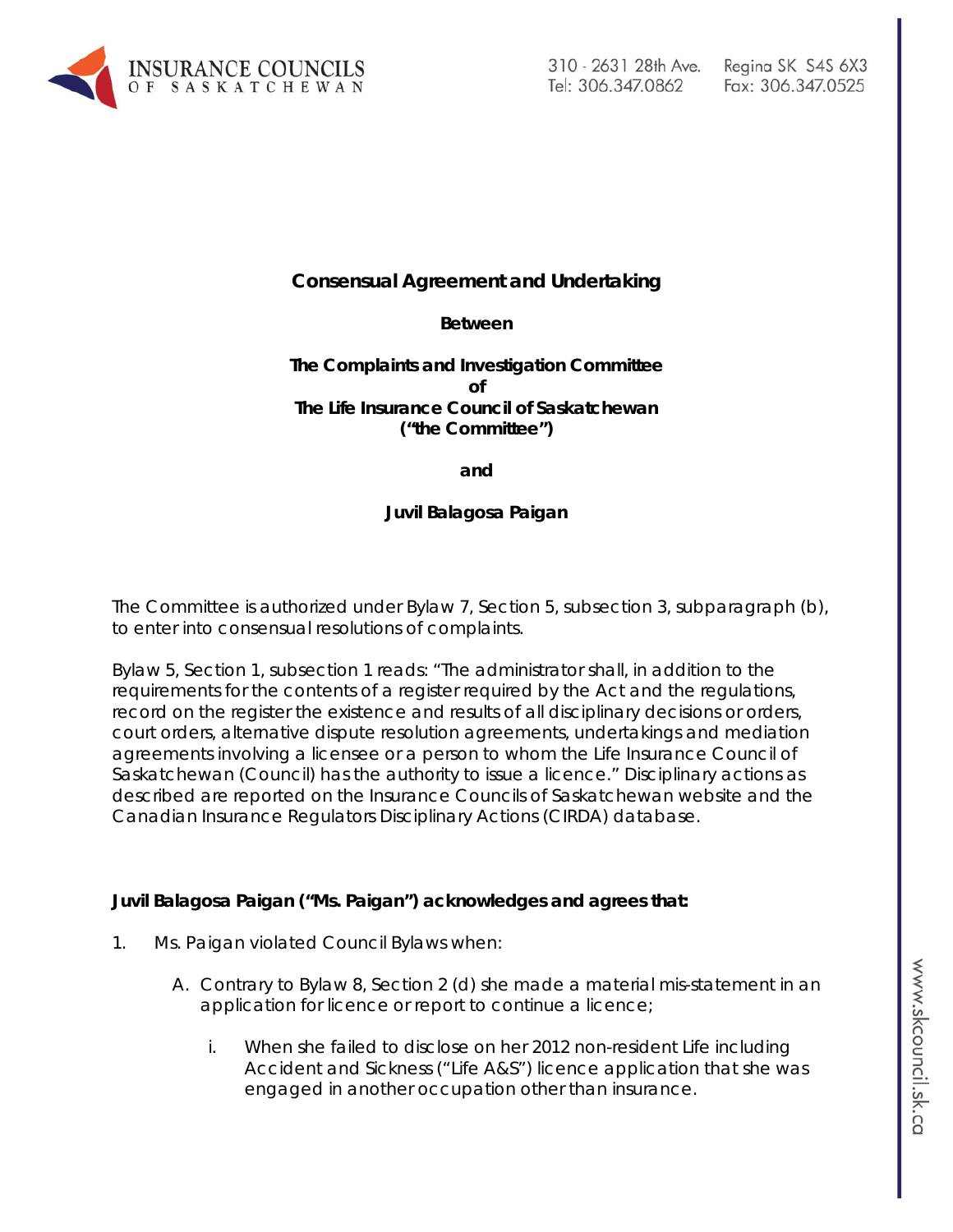- ii. When on June 25, 2012 she declared all statements and answers on her application for licence were true and correct;
- iii. When she failed to disclose on her 2015 non-resident Life A&S licence application that she was engaged in another occupation other than insurance; and
- iv. When on January 23, 2015 she declared all statements and answers on her application for licence were true and correct.
- 2. Ms. Paigan's rights to appear before a Discipline Committee of Council have been explained to her and she fully understands her rights and/or obligations under Council Bylaw 10;
- 3. She waives her rights to appear before a Discipline Committee and undertakes not to exercise any appeal rights she may have under Council Bylaw 10, Section 3 or *The Saskatchewan Insurance Act,* (the Act) as it relates to matters set out in this Consensual Agreement and Undertaking (Agreement).
- 4. This Agreement does not preclude the Life Council from pursuing any other investigation against her for activities not identified in this Agreement that may be in violation of Council Bylaws or the Act.
- 5. She has been advised by the Committee that it is in her interests to obtain independent legal advice before entering into this Agreement. She has either:
	- a. Obtained such independent legal advice and is satisfied with the same, prior to executing this Agreement, or
	- b. Willingly chosen not to obtain such advise prior to executing this Agreement.
- 6. Ms. Paigan hereby affirms that she has read and understood the terms of this Agreement, and is signing it voluntarily and of her own free will.

## **Ms. Paigan, having waived her rights, undertakes to:**

- 1. Pay a fine in the amount of \$500.00
- 2. Reimburse Council's investigation costs in the amount of \$440.00
- 3. Pay all fines and investigative costs within 30 days of receipt of this Agreement.